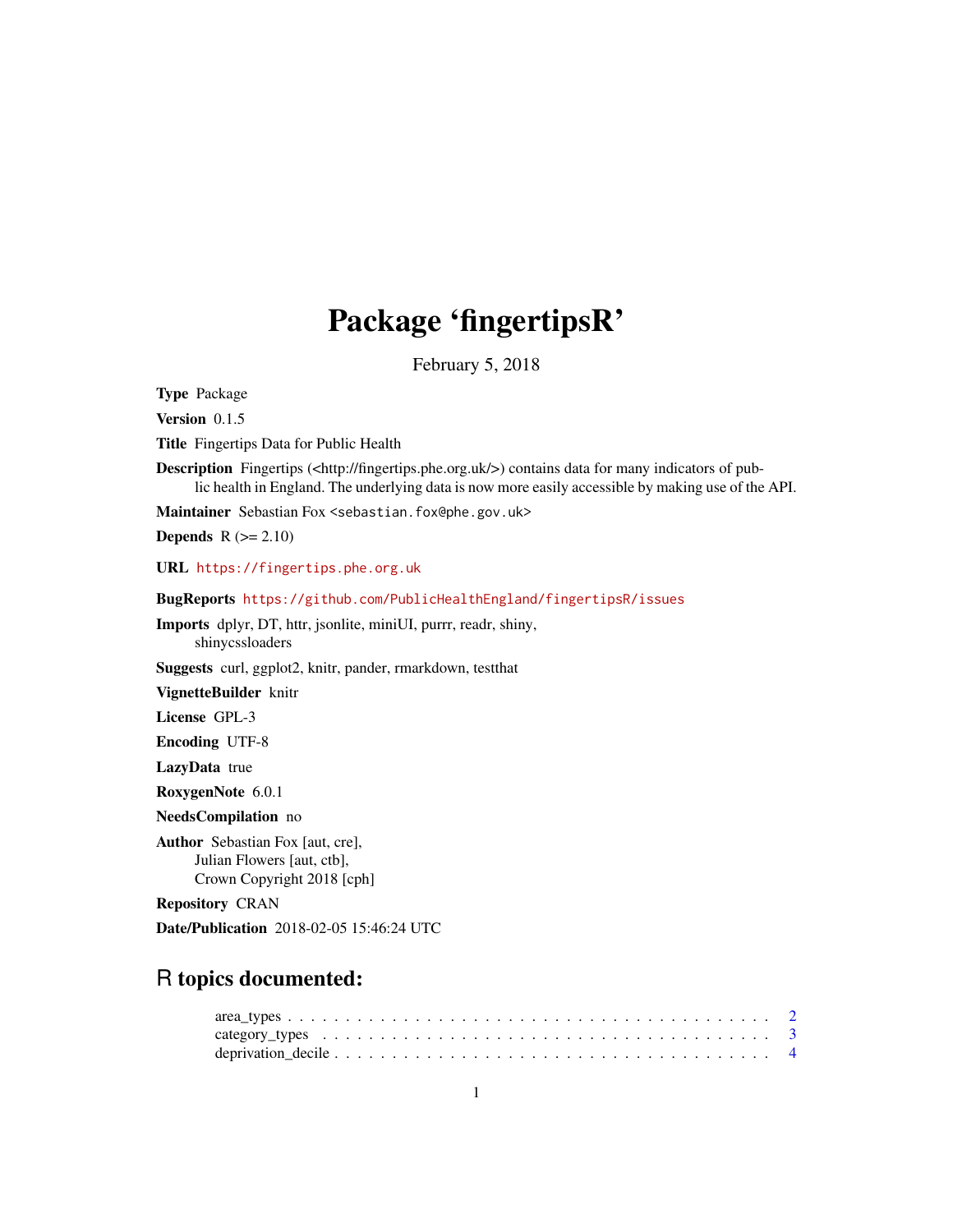#### <span id="page-1-0"></span>2 area\_types

| Index |  |
|-------|--|

<span id="page-1-1"></span>area\_types *Area types*

#### Description

Outputs a data frame of area type ids, their descriptions, and how they map to parent area types. To understand more on mappings of areas, see the Where to start section of the Life Expectancy vignette.

#### Usage

```
area_types(AreaTypeName = NULL, AreaTypeID = NULL, path)
```
#### Arguments

| AreaTypeName | Character vector, description of the area type; default is NULL              |
|--------------|------------------------------------------------------------------------------|
| AreaTypeID   | Numeric vector, the Fingertips ID for the area type; default is NULL         |
| path         | String; Fingertips API address. Function will default to the correct address |

#### Value

A data frame of area type ids and their descriptions

#### See Also

[indicators](#page-7-1) for indicator lookups, [profiles](#page-10-1) for profile lookups and [deprivation\\_decile](#page-3-1) for deprivation decile lookups and [category\\_types](#page-2-1) for category lookups and [indicator\\_areatypes](#page-8-1) for indicators by area types lookups and [indicators\\_unique](#page-8-2) for unique indicatorids and their names

Other lookup functions: [category\\_types](#page-2-1), [deprivation\\_decile](#page-3-1), [indicator\\_areatypes](#page-8-1), [indicator\\_metadata](#page-9-1), [indicators\\_unique](#page-8-2), [indicators](#page-7-1), [profiles](#page-10-1)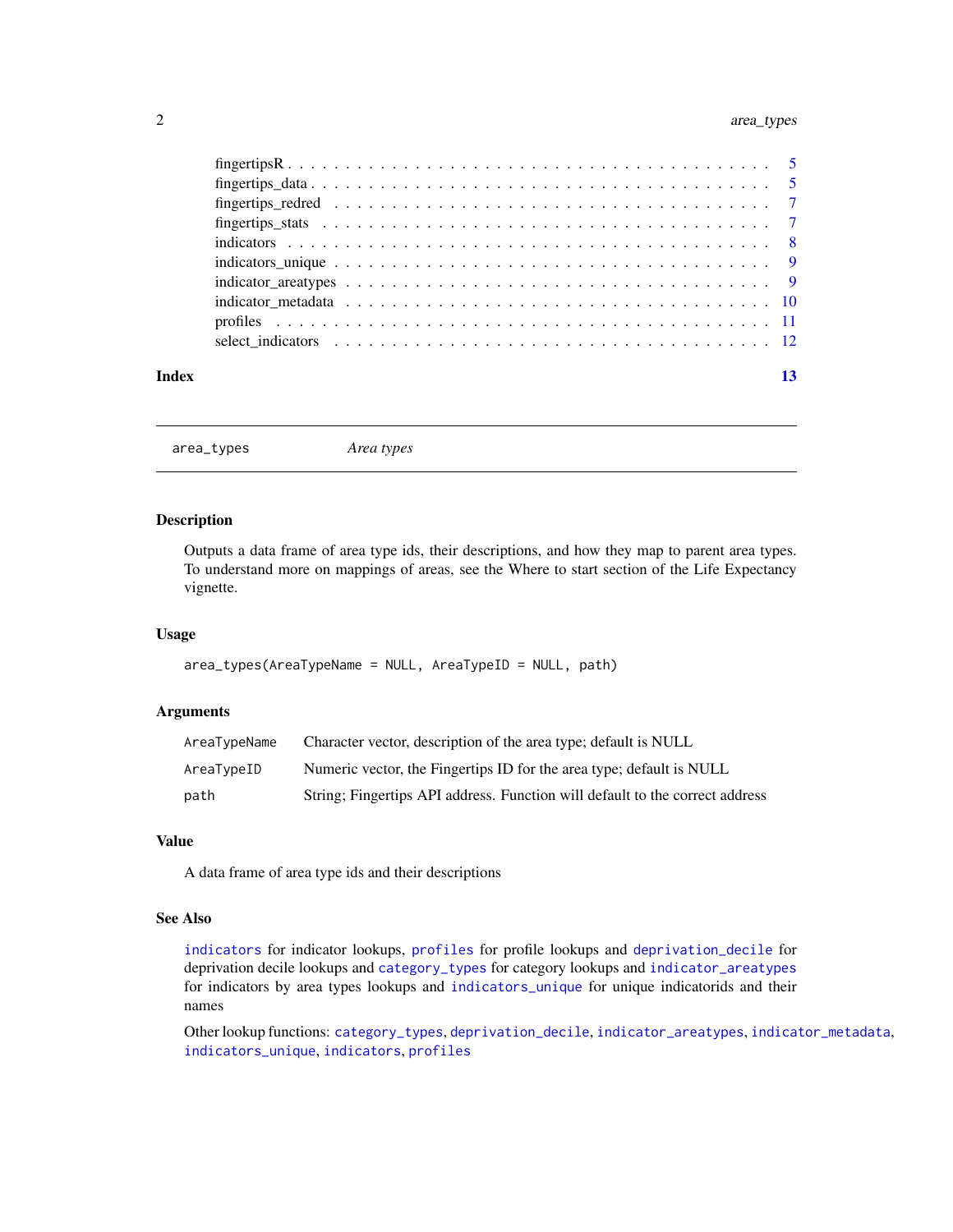#### <span id="page-2-0"></span>category\_types 3

#### Examples

```
# Returns a data frame with all levels of area and how they map to one another
area_types()
```

```
# Returns a data frame of county and unitary authority mappings
area_types("counties")
```

```
# Returns a data frame of both counties, district
# and unitary authorities and their respective mappings
areas <- c("counties","district")
area_types(areas)
```

```
# Uses AreaTypeID to filter area types
area_types(AreaTypeID = 152)
```
<span id="page-2-1"></span>category\_types *Category types*

#### **Description**

Outputs a data frame of category type ids, their name (along with a short name)

#### Usage

```
category_types(path)
```
#### Arguments

path String; Fingertips API address. Function will default to the correct address

#### Value

A data frame of category type ids and their descriptions

#### See Also

[indicators](#page-7-1) for indicator lookups, [profiles](#page-10-1) for profile lookups and [deprivation\\_decile](#page-3-1) for deprivation decile lookups and [area\\_types](#page-1-1) for area type lookups and [indicator\\_areatypes](#page-8-1) for indicators by area types lookups and [indicators\\_unique](#page-8-2) for unique indicatorids and their names

Other lookup functions: [area\\_types](#page-1-1), [deprivation\\_decile](#page-3-1), [indicator\\_areatypes](#page-8-1), [indicator\\_metadata](#page-9-1), [indicators\\_unique](#page-8-2), [indicators](#page-7-1), [profiles](#page-10-1)

```
# Returns the deprivation category types
cats <- category_types()
cats[cats$CategoryTypeId == 1,]
```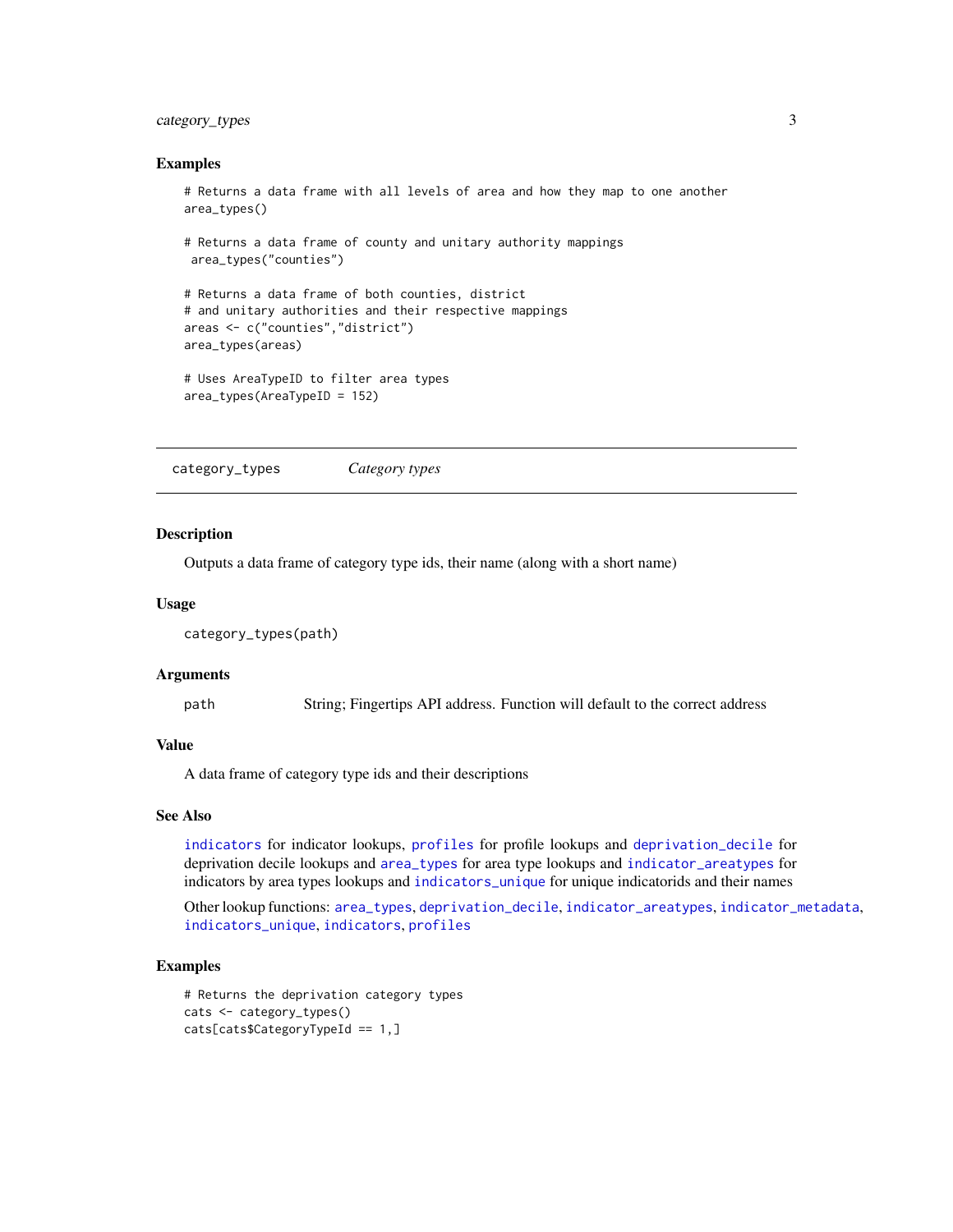<span id="page-3-1"></span><span id="page-3-0"></span>deprivation\_decile *Deprivation deciles*

#### Description

Outputs a data frame allocating deprivation decile to area code based on the Indices of Multiple Deprivation (IMD) produced by Department of Communities and Local Government

#### Usage

deprivation\_decile(AreaTypeID = 102, Year = 2015)

#### Arguments

| AreaTypeID | Numeric value, limited to either 102 (counties and unitary authorities), 101 (lo-<br>cal authority districts and unitary authorities) or 7 (General Practice); default is<br>102 |
|------------|----------------------------------------------------------------------------------------------------------------------------------------------------------------------------------|
| Year       | Numeric value, representing the year of IMD release to be applied, limited to<br>either $2010$ or $2015$ ; default is $2015$                                                     |

#### Details

This function uses the fingertips\_data function to filter for the Index of multiple deprivation score for the year and area supplied, and returns the area code, along with the score and the deprivation decile, which is calculated using the ntile function from dplyr

#### Value

A lookup table providing deprivation decile and area code

#### See Also

[indicators](#page-7-1) for indicator lookups, [profiles](#page-10-1) for profile lookups [indicator\\_metadata](#page-9-1) for the metadata for each indicator and [area\\_types](#page-1-1) for area types and their parent mappings and [category\\_types](#page-2-1) for category lookups and [indicator\\_areatypes](#page-8-1) for indicators by area types lookups and [indicators\\_unique](#page-8-2) for unique indicatorids and their names

Other lookup functions: [area\\_types](#page-1-1), [category\\_types](#page-2-1), [indicator\\_areatypes](#page-8-1), [indicator\\_metadata](#page-9-1), [indicators\\_unique](#page-8-2), [indicators](#page-7-1), [profiles](#page-10-1)

#### Examples

# Return 2015 deciles for counties and unitary authorities deprivation\_decile()

# Return 2010 deciles for local authority districts and unitary authorities deprivation\_decile(101, 2010)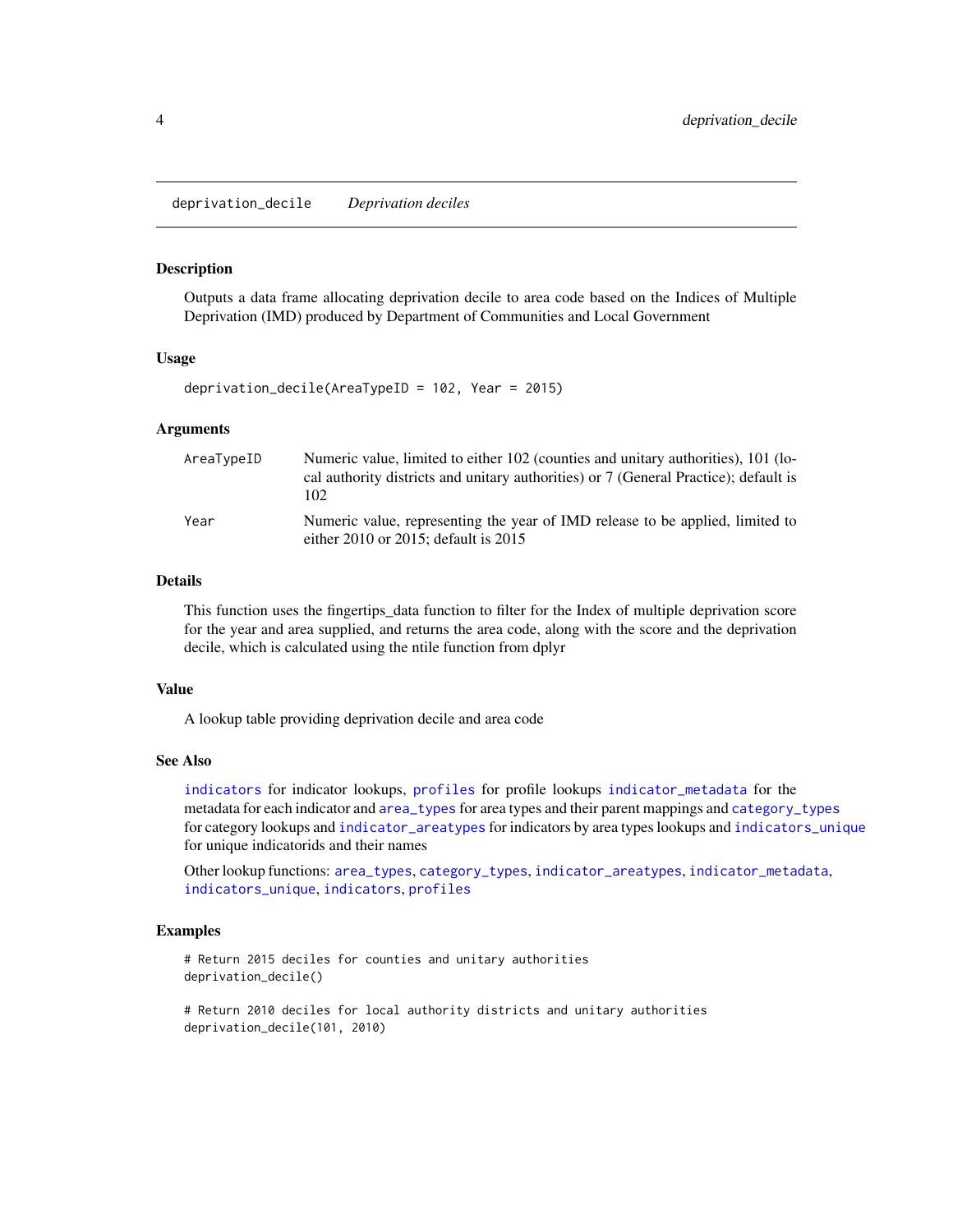<span id="page-4-0"></span>fingertipsR *fingertipsR: A package for extracting the data behind the Fingertips website (*<fingertips.phe.gov.uk>*)*

#### Description

The fingertipsR package provides two categories of important functions: lookup and data extract.

#### Lookup functions

The lookup functions are to provide users the ability to understand the ID inputs for the data extract functions.

#### Data extract functions

Using ID codes as inputs, the data extract functions allow the user to extract data from the Fingertips API.

<span id="page-4-1"></span>fingertips\_data *Fingertips data*

#### Description

Outputs a data frame of data from [Fingertips.](https://fingertips.phe.org.uk/) Note, this function can take up to a few minutes to run (depending on internet connection speeds and parameter selection).

#### Usage

```
fingertips_data(IndicatorID = NULL, AreaCode = NULL, DomainID = NULL,
 ProfileID = NULL, AreaTypeID = 102, ParentAreaTypeID = NULL,
  categorytype = FALSE, inequalities, rank = FALSE, path)
```
### Arguments

| IndicatorID | Numeric vector, id of the indicator of interest                                                                                                                                                                                                                                                                                           |
|-------------|-------------------------------------------------------------------------------------------------------------------------------------------------------------------------------------------------------------------------------------------------------------------------------------------------------------------------------------------|
| AreaCode    | Character vector, ONS area code of area of interest                                                                                                                                                                                                                                                                                       |
| DomainID    | Numeric vector, id of domains of interest                                                                                                                                                                                                                                                                                                 |
| ProfileID   | Numeric vector, id of profiles of interest. Indicator polarity can vary between<br>profiles therefore if using one of the comparison fields it is recommended to<br>complete this field as well as IndicatorID. If IndicatorID is populated, ProfileID<br>can be ignored or must be the same length as IndicatorID (but can contain NAs). |
| AreaTypeID  | Numeric vector, the Fingertips ID for the area type; default is 102 (Counties and<br>Unitary Authorities)                                                                                                                                                                                                                                 |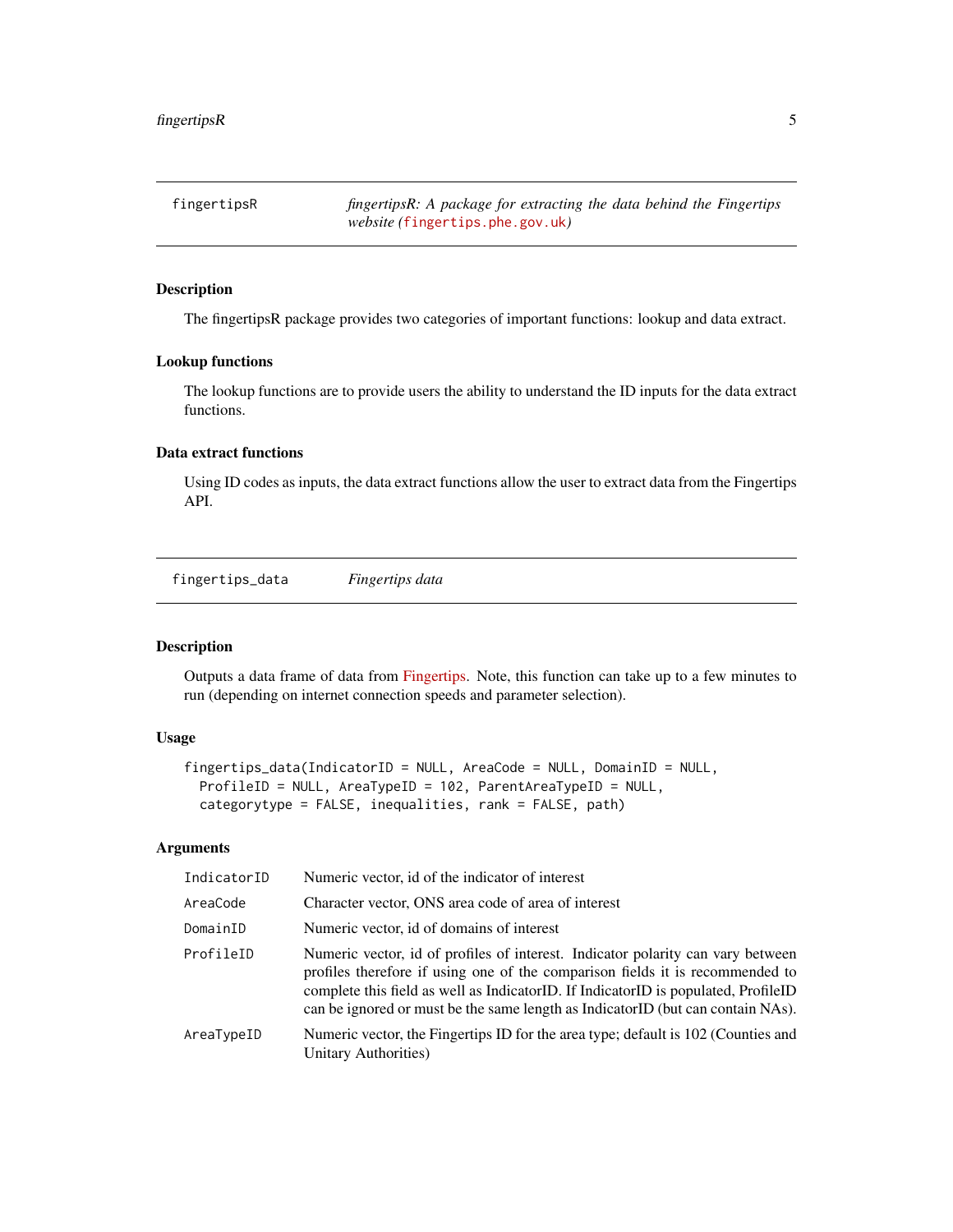<span id="page-5-0"></span>

| ParentAreaTypeID |                                                                                                                                                                                                                                                                                                                                                      |
|------------------|------------------------------------------------------------------------------------------------------------------------------------------------------------------------------------------------------------------------------------------------------------------------------------------------------------------------------------------------------|
|                  | Numeric vector, the comparator area type for the data extracted; if NULL the<br>function will use the first record for the specified 'AreaTypeID' from the area_types()<br>function                                                                                                                                                                  |
| categorytype     | TRUE or FALSE, determines whether the final table includes categorytype data<br>where it exists. Default to FALSE                                                                                                                                                                                                                                    |
| inequalities     | deprecated: TRUE or FALSE, same as categorytype                                                                                                                                                                                                                                                                                                      |
| rank             | TRUE or FALSE, the rank of the area compared to other areas for that combi-<br>nation of indicator, sex, age, category type and category along with the indica-<br>tor's polarity. 1 is lowest NAs will be bottom and ties will return the average<br>position. The total count of areas with a non-NA value are returned also in<br>AreaValuesCount |
| path             | String; Fingertips API address. Function will default to the correct address                                                                                                                                                                                                                                                                         |

#### Details

Note, polarity of an indicator is not automatically returned (eg, whether a low value is good, bad or neither). Use the rank field for this to be returned (though it adds a lot of time to the query)

#### Value

A data frame of data extracted from the Fingertips API

#### See Also

Other data extract functions: [fingertips\\_redred](#page-6-1)

```
## Not run:
# Returns data for the two selected domains at county and unitary authority geography
doms <- c(1000049,1938132983)
fingdata <- fingertips_data(DomainID = doms)
# Returns data at local authority district geography (AreaTypeID = 101)
# for the indicator with the id 22401
fingdata <- fingertips_data(22401, AreaTypeID = 101)
# Returns same indicator with different comparisons due to indicator polarity
# differences between profiles on the website
# It is recommended to check the website to ensure consistency between your
# data extract here and the polarity required
fingdata <- fingertips_data(rep(90282,2), ProfileID = c(19,93), AreaCode = "E06000008")
fingdata <- fingdata[order(fingdata$TimeperiodSortable, fingdata$Sex),]
## End(Not run)
```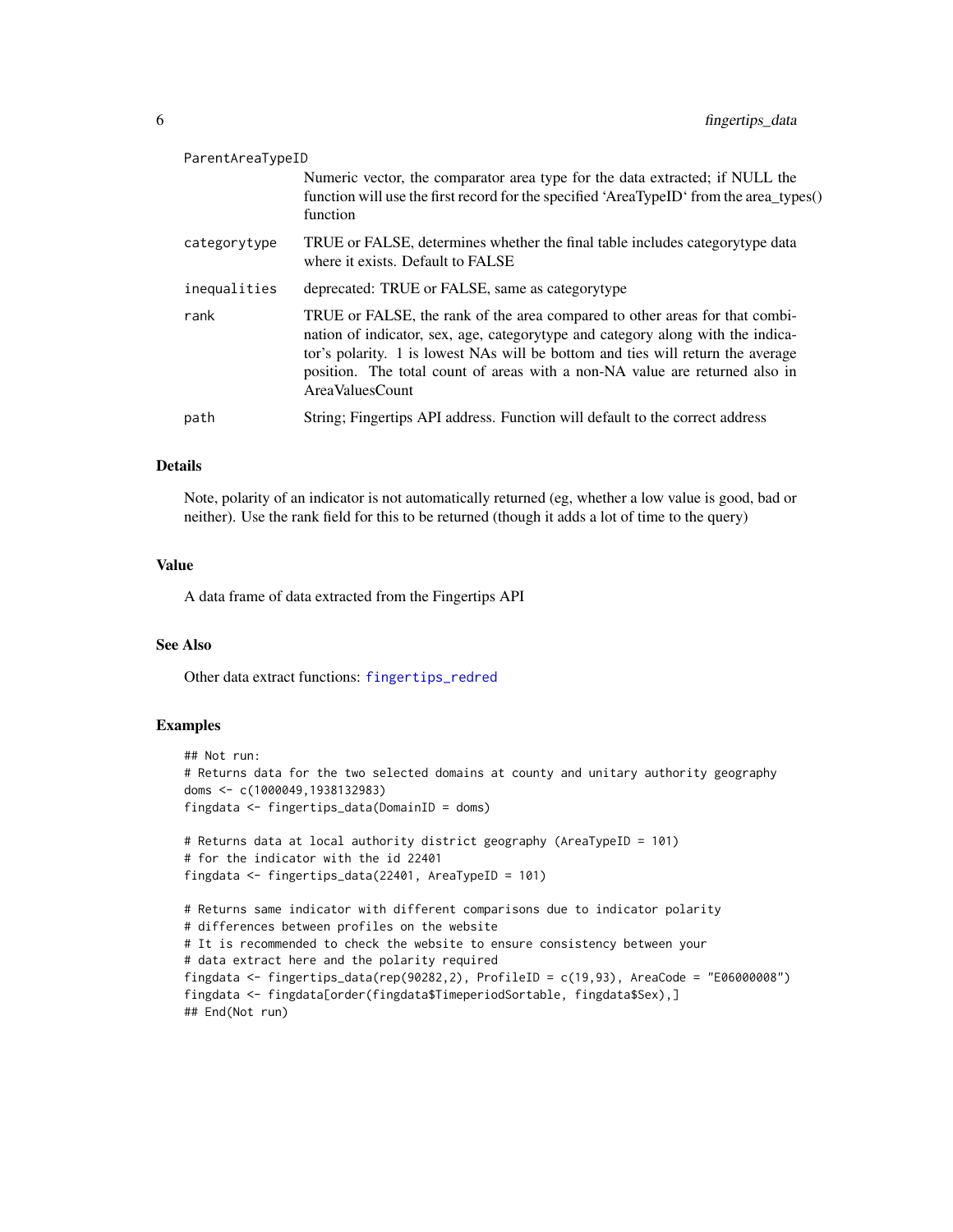<span id="page-6-1"></span><span id="page-6-0"></span>fingertips\_redred *Red significance and red trend*

#### Description

Filters data returned by the fingertips\_data function for values for areas that are trending statistically significantly worse and the spot value is significantly worse than the comparator (England or Parent) value in the latest year of that indicator

#### Usage

```
fingertips_redred(Comparator = "England", ...)
```
#### Arguments

| Comparator              | String, either "England" or "Parent" to determine which field to compare the<br>spot value significance to |
|-------------------------|------------------------------------------------------------------------------------------------------------|
| $\cdot$ $\cdot$ $\cdot$ | Parameters provided to fingertips_data()                                                                   |

### Value

A data frame of data extracted from the Fingertips API

#### See Also

Other data extract functions: [fingertips\\_data](#page-4-1)

#### Examples

```
## Not run:
# Returns data for the two selected domains at county and unitary authority geography
reddata <- fingertips_redred(ProfileID = 26, AreaTypeID = 102)
## End(Not run)
```
fingertips\_stats *High level statistics on Fingertips data*

#### Description

A sentence that summarises the number of indicators, unique indicators and profiles

#### Usage

fingertips\_stats()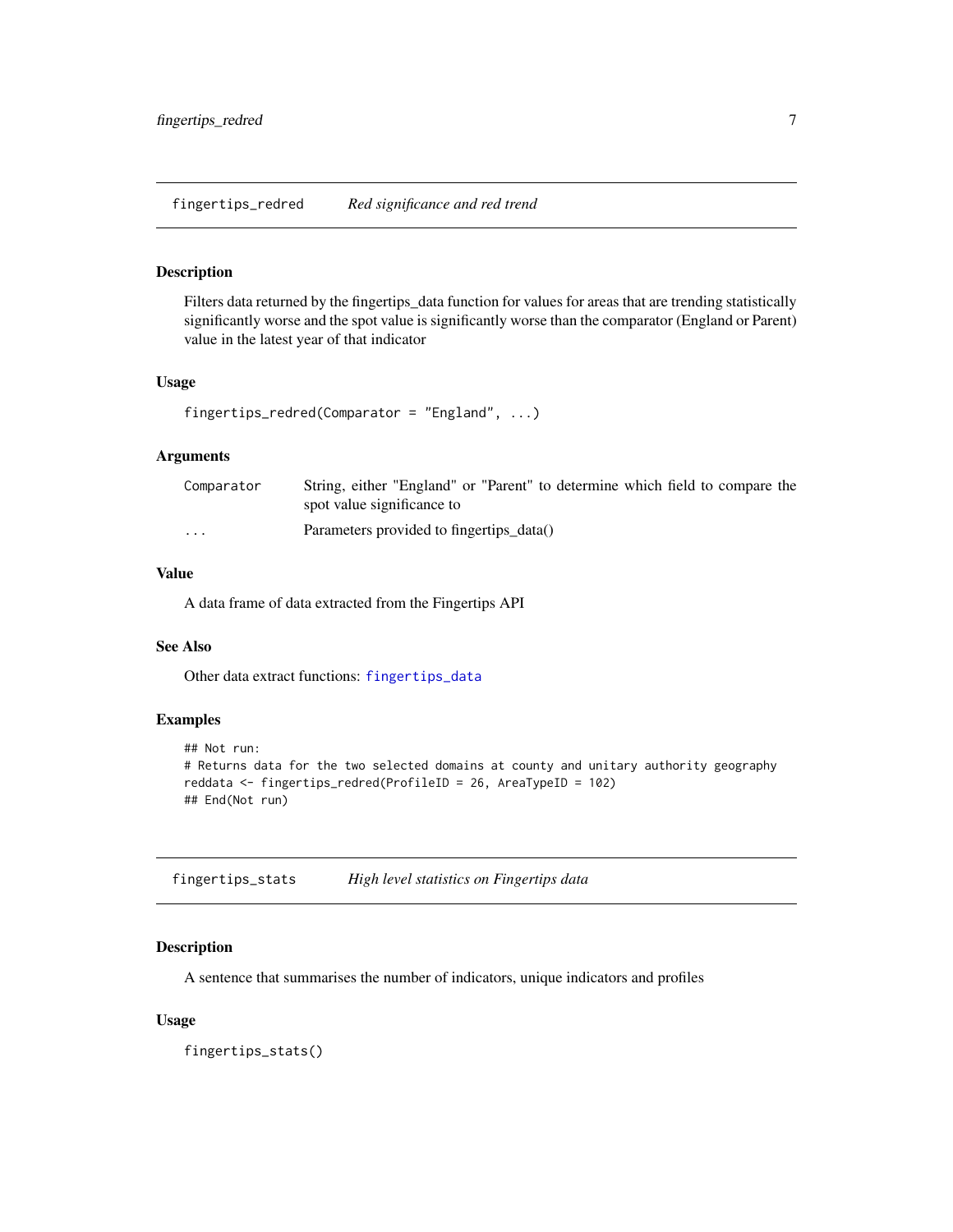#### Value

A string that summarises the high level statistics of indicators and profiles in Fingertips

#### Examples

```
## Not run:
# Returns a sentence describing number of indicators and profiles in Fingertips
fingertips_stats()
## End(Not run)
```
<span id="page-7-1"></span>

indicators *Live indicators and the profiles and domains they belong to*

#### Description

Outputs a data frame of indicators within a profile or domain

#### Usage

indicators(ProfileID = NULL, DomainID = NULL, path)

#### Arguments

| ProfileID | Numeric vector, id of profiles of interest                                   |
|-----------|------------------------------------------------------------------------------|
| DomainID  | Numeric vector, id of domains of interest                                    |
| path      | String; Fingertips API address. Function will default to the correct address |

#### Value

A data frame of indicators within a profile or domain.

#### See Also

[area\\_types](#page-1-1) for area type and their parent mappings, [indicator\\_metadata](#page-9-1) for indicator metadata and [profiles](#page-10-1) for profile lookups and [deprivation\\_decile](#page-3-1) for deprivation decile lookups and [category\\_types](#page-2-1) for category lookups and [indicator\\_areatypes](#page-8-1) for indicators by area types lookups and [indicators\\_unique](#page-8-2) for unique indicatorids and their names

Other lookup functions: [area\\_types](#page-1-1), [category\\_types](#page-2-1), [deprivation\\_decile](#page-3-1), [indicator\\_areatypes](#page-8-1), [indicator\\_metadata](#page-9-1), [indicators\\_unique](#page-8-2), [profiles](#page-10-1)

```
## Not run:
# Returns a complete data frame of indicators and their domains and profiles
indicators()
# Returns a data frame of all of the indicators in the Public Health Outcomes Framework
indicators(ProfileID = 19)
## End(Not run)
```
<span id="page-7-0"></span>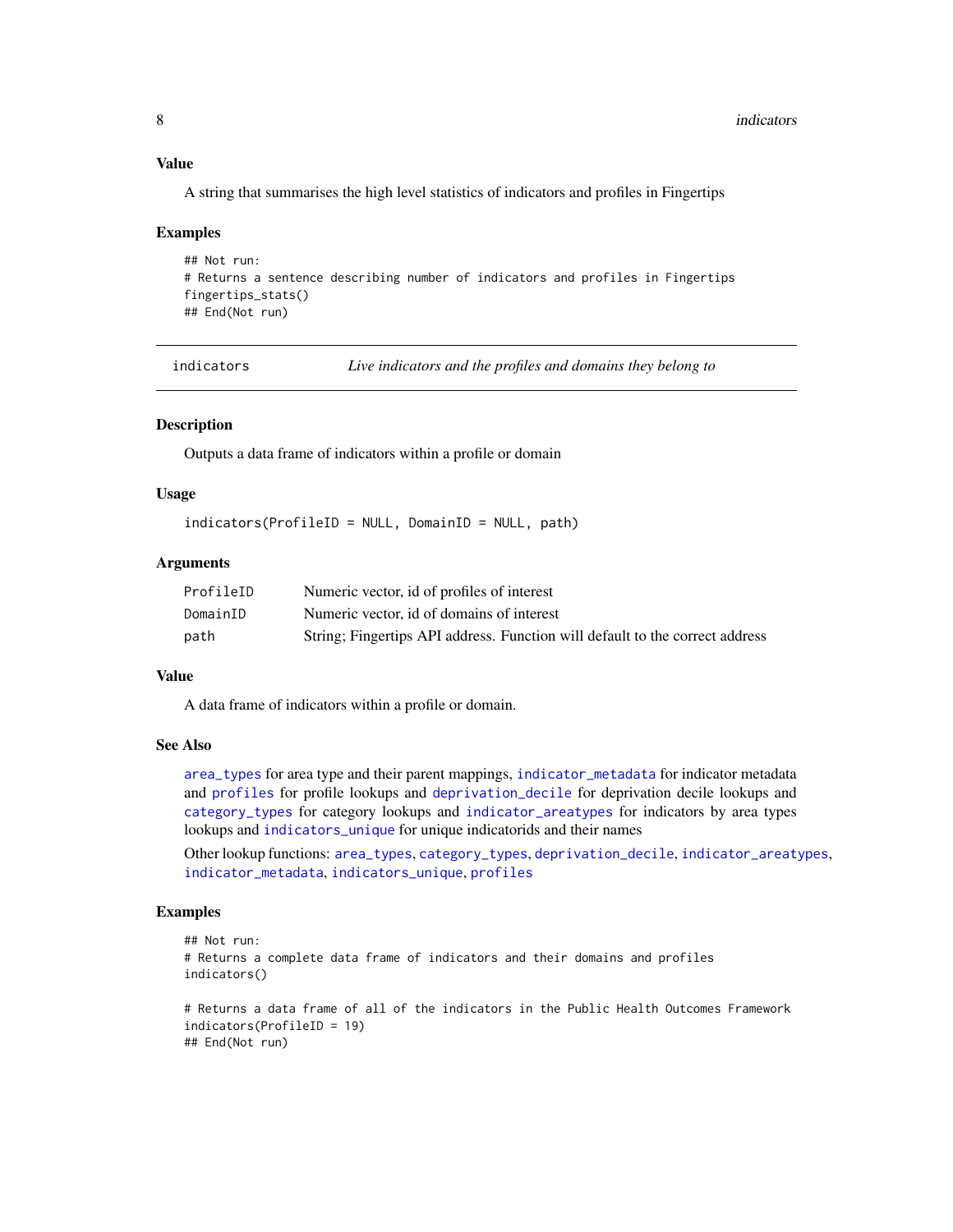#### <span id="page-8-2"></span><span id="page-8-0"></span>Description

Outputs a data frame of indicators (their id and name only). Note, this function can take up to a few minutes to run (depending on internet connection speeds)

#### Usage

indicators\_unique(ProfileID = NULL, DomainID = NULL, path)

#### Arguments

| ProfileID | Numeric vector, id of profiles of interest                                   |
|-----------|------------------------------------------------------------------------------|
| DomainID  | Numeric vector, id of domains of interest                                    |
| path      | String; Fingertips API address. Function will default to the correct address |

#### Value

A data frame of indicator ids and names

#### See Also

[indicators](#page-7-1) for indicators and their parent domains and profiles, [area\\_types](#page-1-1) for area type and their parent mappings, [indicator\\_metadata](#page-9-1) for indicator metadata and [profiles](#page-10-1) for profile lookups and [deprivation\\_decile](#page-3-1) for deprivation decile lookups and [category\\_types](#page-2-1) for category lookups and [indicator\\_areatypes](#page-8-1) for indicators by area types lookups

Other lookup functions: [area\\_types](#page-1-1), [category\\_types](#page-2-1), [deprivation\\_decile](#page-3-1), [indicator\\_areatypes](#page-8-1), [indicator\\_metadata](#page-9-1), [indicators](#page-7-1), [profiles](#page-10-1)

#### Examples

```
indicators_unique(ProfileID = 21)
```
<span id="page-8-1"></span>indicator\_areatypes *Area types by indicator*

#### Description

Outputs a data frame of indicator ids and the area type ids that exist for that indicator

#### Usage

indicator\_areatypes(IndicatorID, AreaTypeID, path)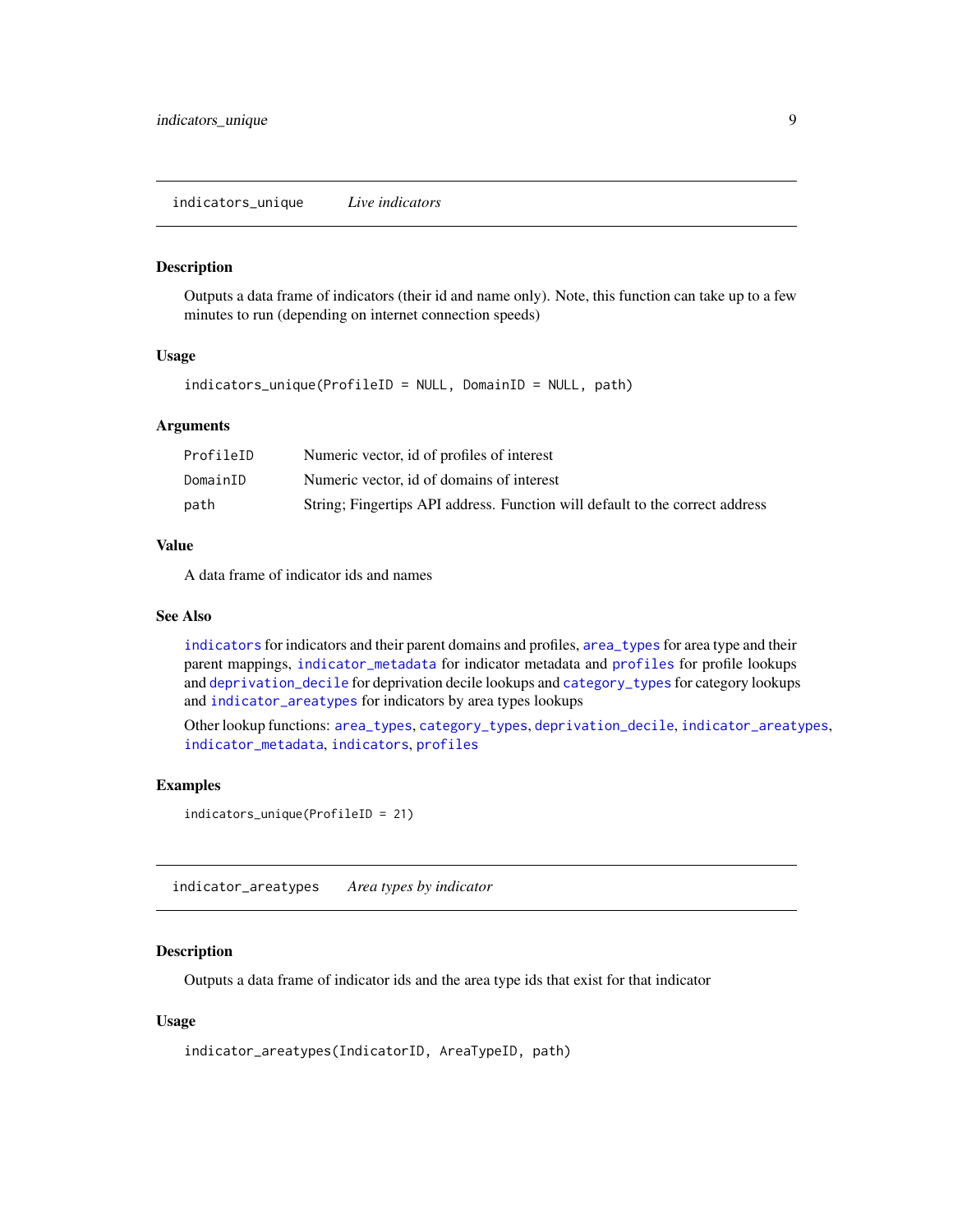#### <span id="page-9-0"></span>Arguments

| IndicatorID | integer; the Indicator ID (can be ignored or of length 1). Takes priority over<br>AreaTypeID if both are entered |
|-------------|------------------------------------------------------------------------------------------------------------------|
| AreaTypeID  | integer; the Area Type ID (can be ignored or of length 1)                                                        |
| path        | String; Fingertips API address. Function will default to the correct address                                     |

#### Value

A data frame of indicator ids and area type ids

#### See Also

[indicators](#page-7-1) for indicator lookups, [profiles](#page-10-1) for profile lookups and [deprivation\\_decile](#page-3-1) for deprivation decile lookups and [area\\_types](#page-1-1) for area type lookups and [category\\_types](#page-2-1) for category type lookups and [indicators\\_unique](#page-8-2) for unique indicatorids and their names

Other lookup functions: [area\\_types](#page-1-1), [category\\_types](#page-2-1), [deprivation\\_decile](#page-3-1), [indicator\\_metadata](#page-9-1), [indicators\\_unique](#page-8-2), [indicators](#page-7-1), [profiles](#page-10-1)

#### Examples

indicator\_areatypes()

<span id="page-9-1"></span>indicator\_metadata *Indicator metadata*

#### Description

Outputs a data frame containing the metadata for selected indicators. Note, this function can take up to a few minutes to run (depending on internet connection speeds)

#### Usage

```
indicator_metadata(IndicatorID = NULL, DomainID = NULL, ProfileID = NULL,
 path)
```
#### Arguments

| IndicatorID | Numeric vector, id of the indicator of interest                                                                                                                                                                                                                                                                                           |
|-------------|-------------------------------------------------------------------------------------------------------------------------------------------------------------------------------------------------------------------------------------------------------------------------------------------------------------------------------------------|
| DomainID    | Numeric vector, id of domains of interest                                                                                                                                                                                                                                                                                                 |
| ProfileID   | Numeric vector, id of profiles of interest. Indicator polarity can vary between<br>profiles therefore if using one of the comparison fields it is recommended to<br>complete this field as well as IndicatorID. If IndicatorID is populated, ProfileID<br>can be ignored or must be the same length as IndicatorID (but can contain NAs). |
| path        | String; Fingertips API address. Function will default to the correct address                                                                                                                                                                                                                                                              |
|             |                                                                                                                                                                                                                                                                                                                                           |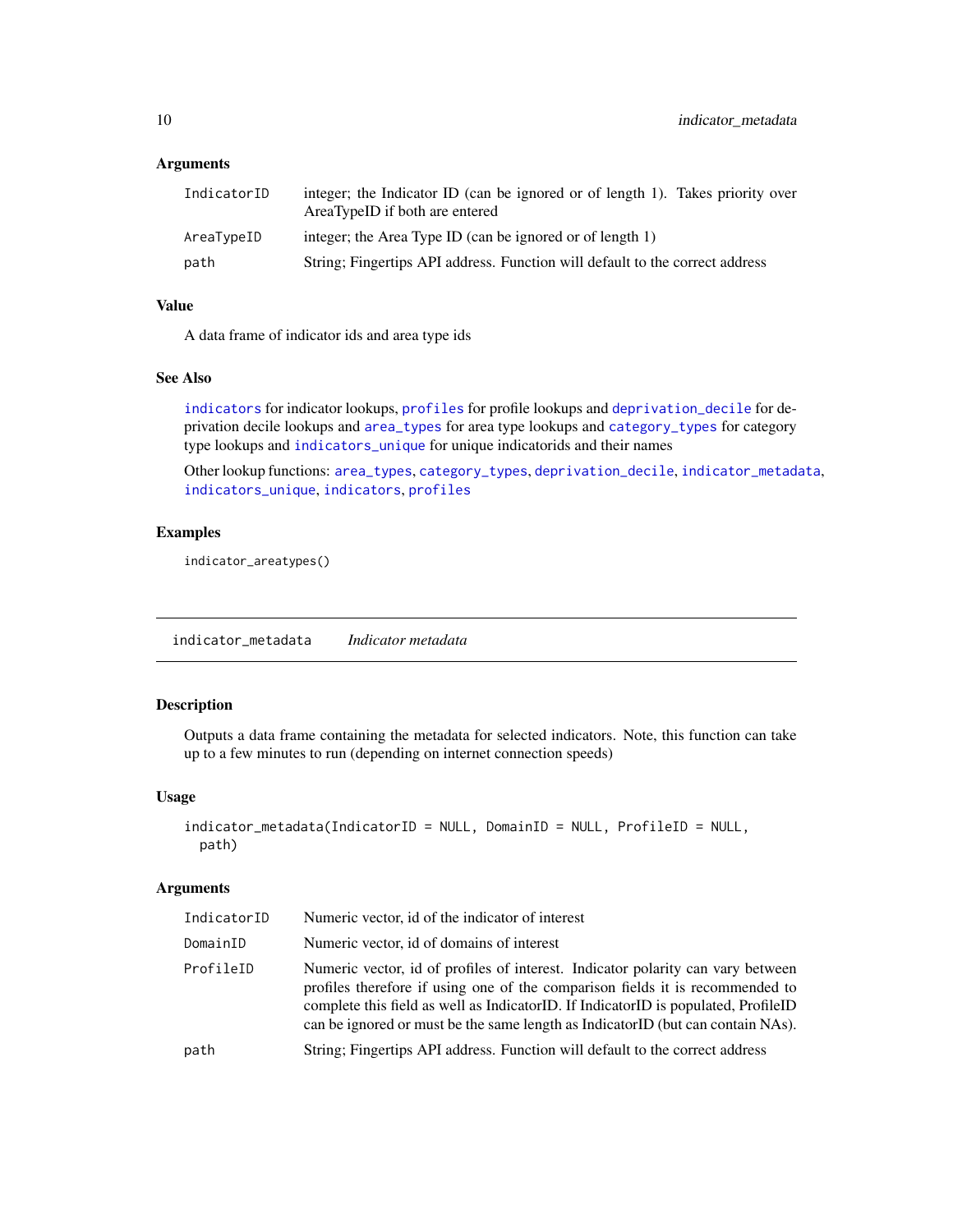#### <span id="page-10-0"></span>profiles that the contract of the contract of the contract of the contract of the contract of the contract of the contract of the contract of the contract of the contract of the contract of the contract of the contract of

#### Value

The metadata associated with each indicator/domain/profile identified

#### See Also

[indicators](#page-7-1) for indicator lookups, [profiles](#page-10-1) for profile lookups, [deprivation\\_decile](#page-3-1) for deprivation lookups and [area\\_types](#page-1-1) for area types and their parent mappings and [category\\_types](#page-2-1) for category lookups and [indicator\\_areatypes](#page-8-1) for indicators by area types lookups and [indicators\\_unique](#page-8-2) for unique indicatorids and their names

Other lookup functions: [area\\_types](#page-1-1), [category\\_types](#page-2-1), [deprivation\\_decile](#page-3-1), [indicator\\_areatypes](#page-8-1), [indicators\\_unique](#page-8-2), [indicators](#page-7-1), [profiles](#page-10-1)

#### Examples

```
## Not run:
# Returns metadata for indicator ID 90362 and 1107
indicatorIDs <- c(90362, 1107)
indicator_metadata(indicatorIDs)
# Returns metadata for the indicators within the domain 1000101
indicator_metadata(DomainID = 1000101)
# Returns metadata for the indicators within the profile with the ID 129
indicator_metadata(ProfileID = 129)
## End(Not run)
```

```
profiles Live profiles
```
#### Description

Outputs a data frame of live profiles that data are available for in Fingertips [http://fingertips.](http://fingertips.phe.org.uk/) [phe.org.uk/](http://fingertips.phe.org.uk/)

#### Usage

```
profiles(ProfileID = NULL, ProfileName = NULL, path)
```
#### Arguments

| ProfileID   | Numeric vector, id of profiles of interest                                   |
|-------------|------------------------------------------------------------------------------|
| ProfileName | Character vector, full name of $profile(s)$                                  |
| path        | String; Fingertips API address. Function will default to the correct address |

#### Value

A data frame of live profile ids and names along with their domain names and ids.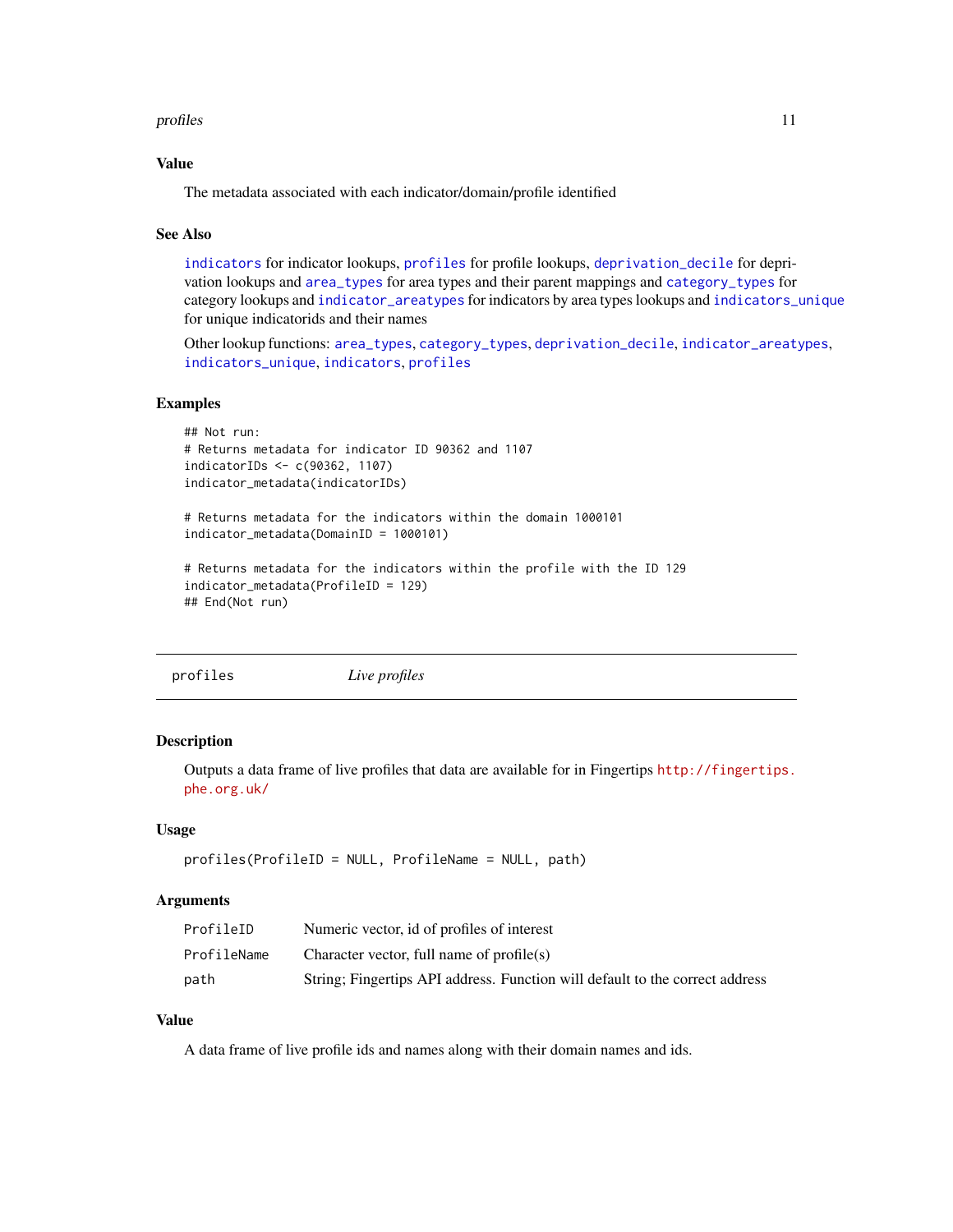#### See Also

[area\\_types](#page-1-1) for area type and their parent mappings, [indicators](#page-7-1) for indicator lookups, [indicator\\_metadata](#page-9-1) for indicator metadata and [deprivation\\_decile](#page-3-1) for deprivation decile lookups and [category\\_types](#page-2-1) for category lookups and [indicator\\_areatypes](#page-8-1) for indicators by area types lookups and [indicators\\_unique](#page-8-2) for unique indicatorids and their names

Other lookup functions: [area\\_types](#page-1-1), [category\\_types](#page-2-1), [deprivation\\_decile](#page-3-1), [indicator\\_areatypes](#page-8-1), [indicator\\_metadata](#page-9-1), [indicators\\_unique](#page-8-2), [indicators](#page-7-1)

#### Examples

```
## Not run:
# Returns a complete data frame of domains and their profiles
profiles()
## End(Not run)
# Returns a data frame of all of the domains in the Public Health Outcomes Framework
profiles(ProfileName = "Public Health Outcomes Framework")
```
select\_indicators *Select indicator*

#### Description

Point and click method of selecting indicators and assigning them to object. Note, this function can take up to a few minutes to run (depending on internet connection speeds).

#### Usage

```
select_indicators()
```
#### Value

A numeric vector of indicator IDs

```
## Not run:
# Opens a browser window allowing the user to select indicators by their name, domain and profile
inds <- select_indicators()
## End(Not run)
```
<span id="page-11-0"></span>